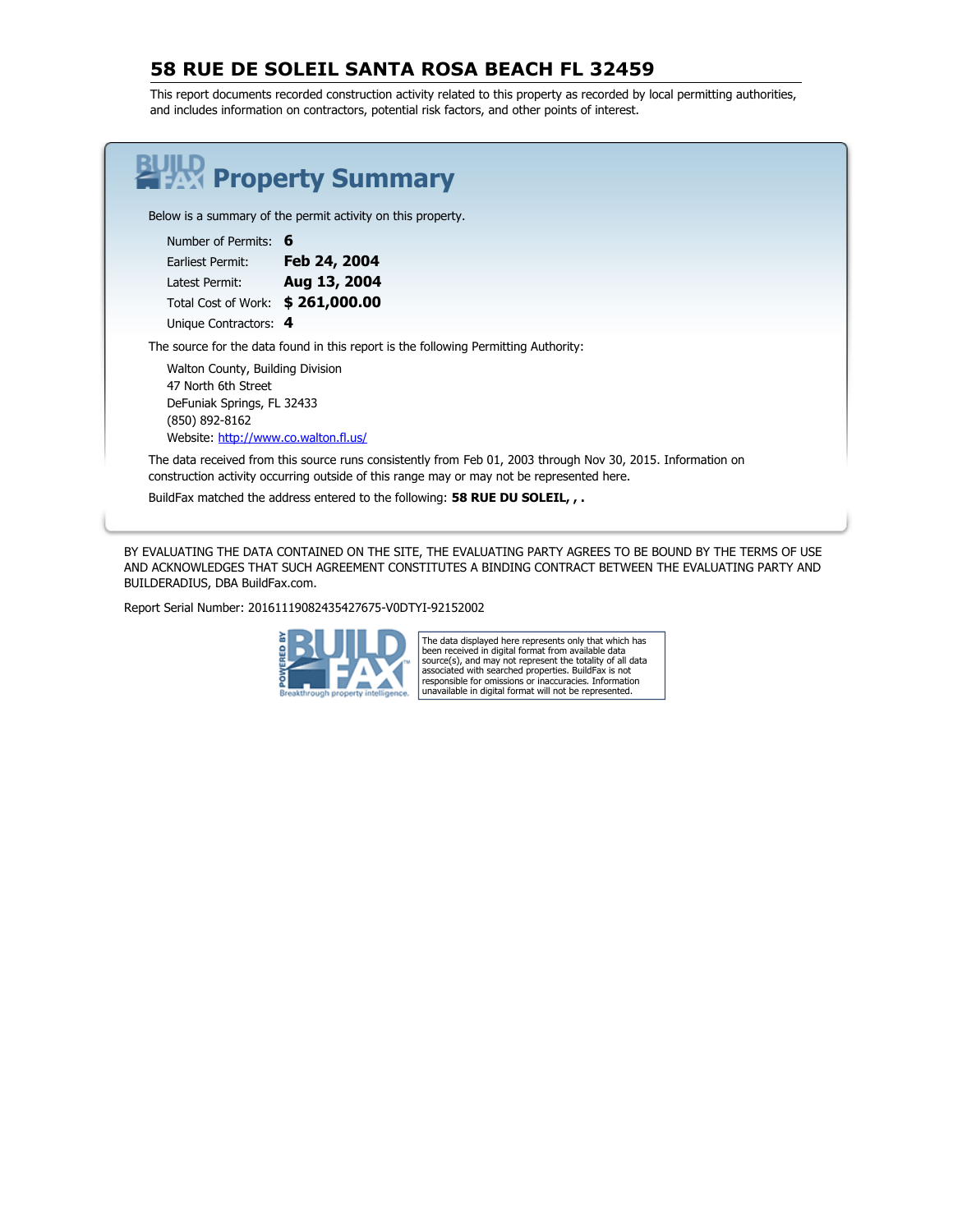### **Major Systems** <u>r</u>

In most communities, upgrading or installing one of the major systems in a house, listed below, calls for a permit. We search our database of nearly 100 Million permits to find major system records that pertain to the address you submitted.

| <b>Type</b>                                                                                              | <b>Valuation</b>                               | <b>Latest Date</b> | <b>Jurisdiction</b><br>Total |
|----------------------------------------------------------------------------------------------------------|------------------------------------------------|--------------------|------------------------------|
| <b>New Construction</b>                                                                                  | \$261,000.00                                   | Aug 13, 2004       | 61,367                       |
| <b>Alteration/Remodel/Addition</b> No major Alteration/Remodel/Addition work detected since Feb 01, 2003 |                                                |                    | 8,475                        |
| <b>Roof</b>                                                                                              | No major Roof work detected since Feb 01, 2003 |                    | 6,974                        |
| <b>Building</b>                                                                                          | \$256,000.00                                   | Feb 24, 2004       | 24,668                       |
| <b>Electrical</b>                                                                                        | \$256,000.00                                   | Aug 09, 2004       | 31,971                       |
| <b>Mechanical</b>                                                                                        | \$5,000.00                                     | Aug 13, 2004       | 14,089                       |
| <b>Plumbing</b>                                                                                          | \$256,000.00                                   | Mar 29, 2004       | 13,231                       |
| Pool                                                                                                     | No major Pool work detected since Feb 01, 2003 |                    | 5,508                        |

## **Major Systems Details**

| <b>New Construction</b><br>Associated permits - click to view details |                                            |              |              |                          |                   |
|-----------------------------------------------------------------------|--------------------------------------------|--------------|--------------|--------------------------|-------------------|
| Number                                                                | Type                                       | Valuation    | Date         | Contractor               |                   |
| 04-00000422                                                           | <b>BUILDING PERMIT</b>                     | \$256,000.00 | Feb 24, 2004 |                          |                   |
| 04-00000422                                                           | ELEC - TEMPORARY POLE                      | \$256,000.00 | Feb 27, 2004 | BILLINGSLEY, GARY        |                   |
| 04-00000422                                                           | PI UMBING PERMIT                           | \$256,000.00 | Mar 29, 2004 | MCCORMICK, GERALD DWAIN  |                   |
| 04-00000422                                                           | ELECTRICAL PERMIT                          | \$256,000.00 | Aug 09, 2004 | BILLINGSLEY, GARY        |                   |
| 04-00000422                                                           | <b>GAS PERMIT</b>                          | \$256,000.00 | Aug 09, 2004 | CORBITT, KENNETH CHARLES |                   |
| 04-00000422                                                           | MECHANICAL PERMIT                          | \$5,000.00   | Aug 13, 2004 | BROWN, JAMES             |                   |
| <b>Building</b>                                                       | Associated permits - click to view details |              |              |                          |                   |
| Number                                                                | Type                                       |              | Valuation    | Date                     | Contractor        |
| 04-00000422                                                           | <b>BUILDING PERMIT</b>                     | \$256,000.00 |              | Feb 24, 2004             |                   |
| <b>Electrical</b>                                                     | Associated permits - click to view details |              |              |                          |                   |
| Number                                                                | Type                                       | Valuation    | Date         |                          | Contractor        |
| 04-00000422                                                           | ELEC - TEMPORARY POLE                      | \$256,000.00 | Feb 27, 2004 |                          | BILLINGSLEY, GARY |
| 04-00000422                                                           | ELECTRICAL PERMIT                          | \$256,000.00 | Aug 09, 2004 |                          | BILLINGSLEY, GARY |
| <b>Mechanical</b>                                                     | Associated permits - click to view details |              |              |                          |                   |
| Number                                                                | Type                                       | Valuation    |              | Date                     | Contractor        |
| 04-00000422                                                           | MECHANICAL PERMIT                          | \$5,000.00   | Aug 13, 2004 |                          | BROWN, JAMES      |
|                                                                       | Associated permits - click to view details |              |              |                          |                   |
| <b>Plumbing</b>                                                       |                                            |              |              |                          |                   |
| Number                                                                | Type                                       | Valuation    | Date         | Contractor               |                   |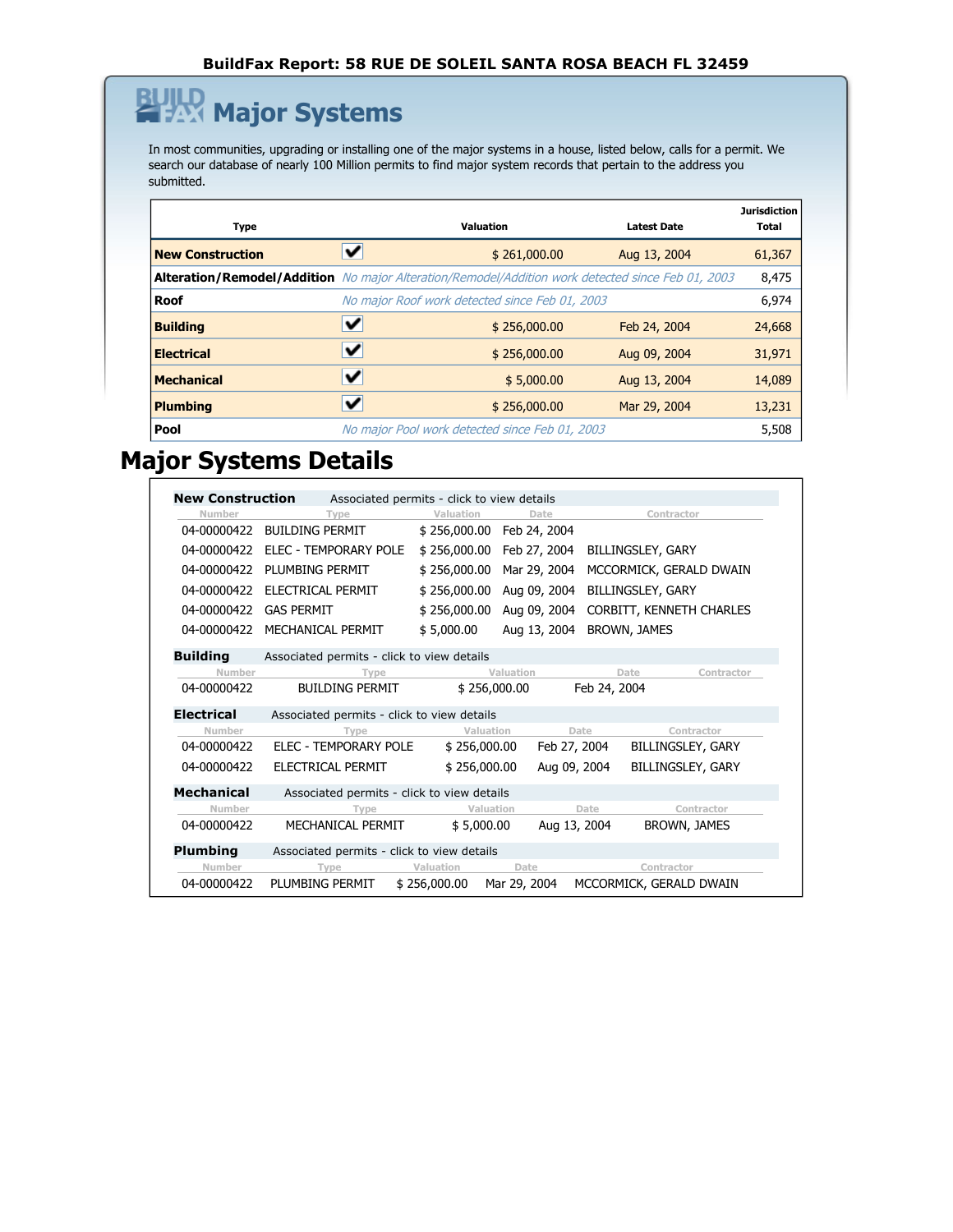#### **BuildFax Report: 58 RUE DE SOLEIL SANTA ROSA BEACH FL 32459**

## **Value** β

Permit documentation often contains a record of the value associated with the permitted construction. We search the BuildFax database of over \$3 Trillion dollars of documented work to find records that pertain to the address you submitted.

## **Job Cost Details**

In addition to any permits listed below, records indicate no permits under \$5,000 in valuation.

| \$5,000-20,000       |                        |              |              |
|----------------------|------------------------|--------------|--------------|
| Number               | Description            | Date         | Valuation    |
| 04-00000422          | MECHANICAL PERMIT      | Aug 13, 2004 | \$5,000.00   |
| \$20,000-50,000      |                        |              |              |
| none                 |                        |              |              |
| \$50,000-100,000     |                        |              |              |
| none                 |                        |              |              |
| greater than 100,000 |                        |              |              |
| Number               | Description            | Date         | Valuation    |
| 04-00000422          | <b>BUILDING PERMIT</b> | Feb 24, 2004 | \$256,000.00 |
| 04-00000422          | ELEC - TEMPORARY POLE  | Feb 27, 2004 | \$256,000.00 |
| 04-00000422          | PLUMBING PERMIT        | Mar 29, 2004 | \$256,000.00 |
| 04-00000422          | ELECTRICAL PERMIT      | Aug 09, 2004 | \$256,000.00 |
| 04-00000422          | <b>GAS PERMIT</b>      | Aug 09, 2004 | \$256,000.00 |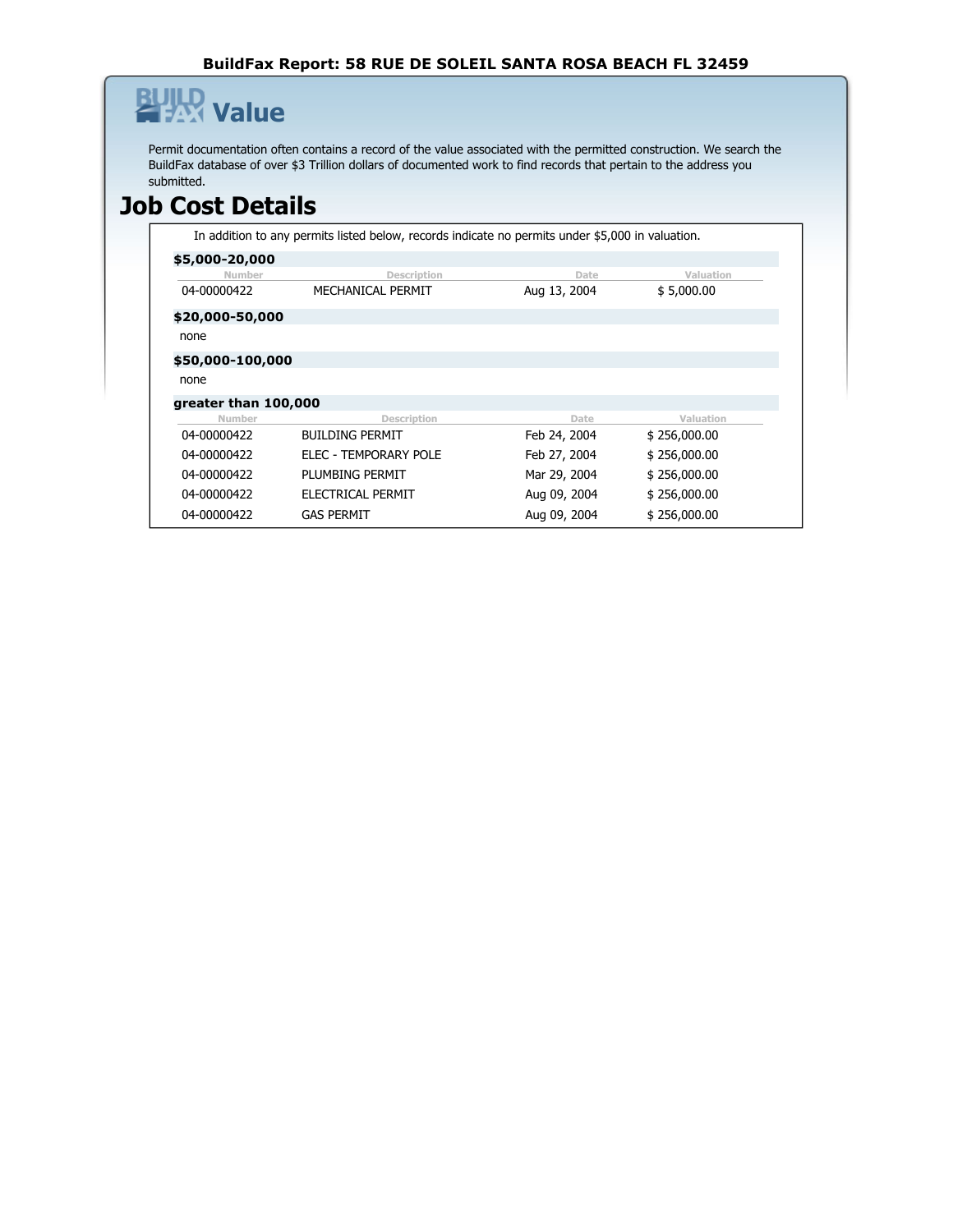### **HAR** Risk  $\mathbf{B}% _{T}=\mathbf{A}_{T}\times\mathbf{B}_{T}$

BuildFax has developed a proprietary database of risk related permits that can indicate an INCREASE or DECREASE in the risk outlook for a property.

|                                                      |                                                                                                                                                           |    | Triggered | National   |
|------------------------------------------------------|-----------------------------------------------------------------------------------------------------------------------------------------------------------|----|-----------|------------|
| <b>BuildFax Check™</b>                               | Description                                                                                                                                               | no | yes       | Frequency  |
| <b>Change of Use</b>                                 | Indication of whether work was done in connection with a change in use<br>of the structure.                                                               | x  |           | 2/1000     |
| <b>Fire Alarm</b>                                    | Indication that work has been done on a fire alarm system.                                                                                                | ×  |           | 7/1000     |
| <b>Fire Damage</b>                                   | Indication of whether work was done in response to damage caused by<br>fire.                                                                              | ×  |           | 3/1000     |
| <b>Mobile Home</b>                                   | Indication of whether work was done on a manufactured home, mobile<br>home, and/or temporary trailer.                                                     | ×  |           | 11/1000    |
| <b>Natural</b><br><b>Disaster</b><br>Damage          | Indication of whether work was done in response to damage caused by<br>nature.                                                                            | ×  |           | 2/1000     |
| <b>Pests/Rodents</b>                                 | Indication of whether work was done in response to damage caused by<br>pests or rodents.                                                                  | ×  |           | 1/1000     |
|                                                      | <b>Repair/Replace</b> Indication of whether work was done to improve the functionality of the<br>structure by repairing or replacing an existing feature. | ×  |           | 111 / 1000 |
| <b>Security</b><br><b>Systems</b>                    | Indication that work has been done involving a security system / burglar<br>alarm.                                                                        | ×  |           | 4/1000     |
| <b>Seismic</b><br><b>Damage</b><br><b>Prevention</b> | Indication of whether work was done that would impact a structure's<br>ability to withstand damage due to a seismic event.                                | ×  |           | 1/1000     |
| <b>Solar Power</b>                                   | Indication of whether work was done that involved solar-powered heating<br>and/or electricity.                                                            | ×  |           | 4/1000     |
| <b>Sprinkler</b><br><b>Systems</b>                   | Indication of whether work was done involved a sprinkler system;<br>excludes lawn sprinkler systems.                                                      | ×  |           | 13 / 1000  |
| Tank - No<br><b>Septic</b>                           | Indication of whether work was done involving a tank that is not a septic<br>tank.                                                                        | ×  |           | 5/1000     |
| <b>Water Damage</b>                                  | Indication of whether work was done in response to damage caused by<br>water.                                                                             | ×  |           | 1/1000     |
| <b>Wind Damage</b>                                   | Indication of whether work was done in response to damage caused by<br>wind.                                                                              | ×  |           | 1/1000     |
| <b>Wind Damage</b><br><b>Prevention</b>              | Indication of whether work was done that would impact a structure's<br>ability to withstand damage due to a wind event.                                   | ×  |           | 5/1000     |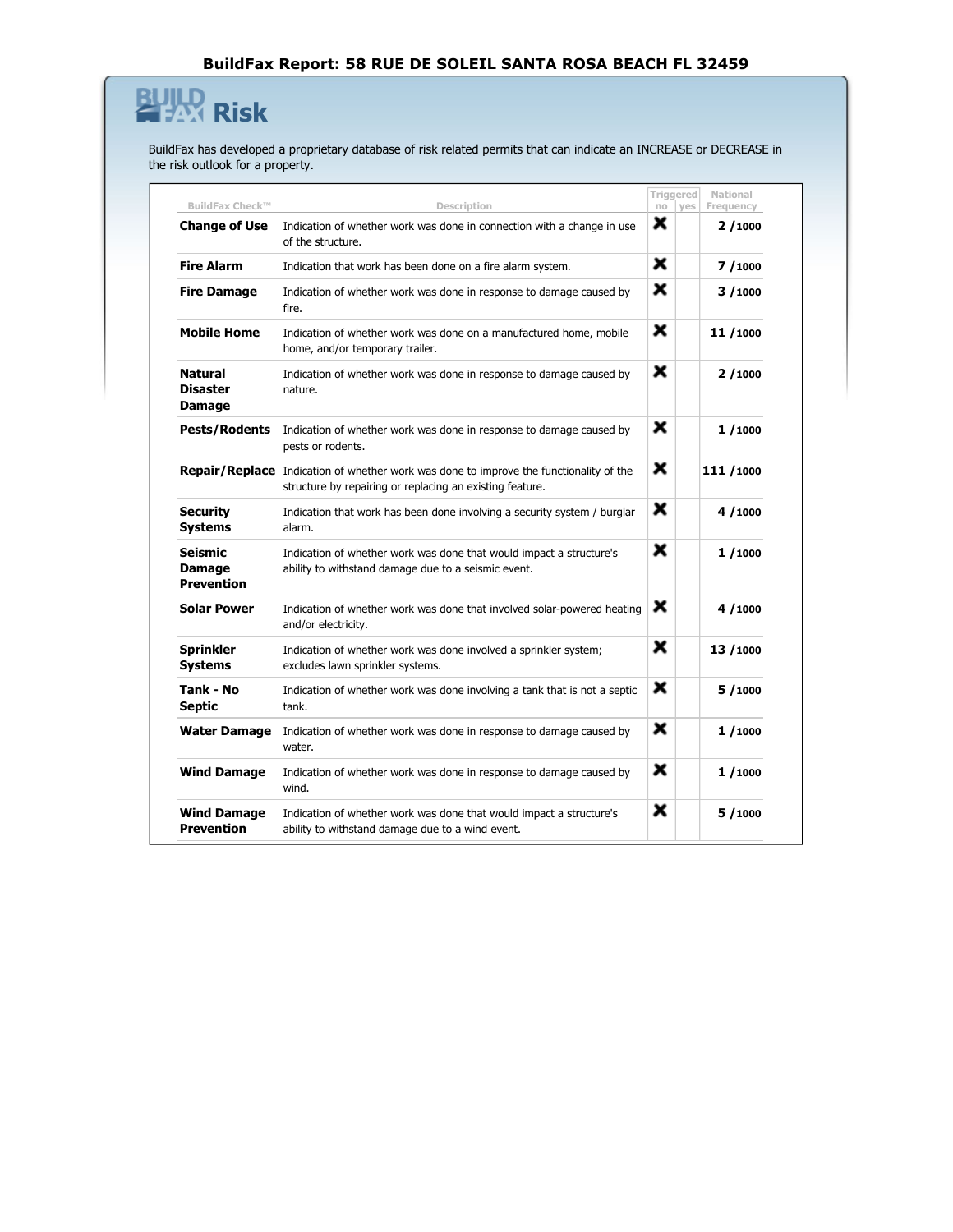# **Contractors**

旦

Below are the unique contractors detected to have worked on this property. Note that contractor permit counts and dates are unique to the reporting jurisdiction.

| Contractor               | <b>Permits</b> | Oldest       | Latest       |
|--------------------------|----------------|--------------|--------------|
| CORBITT, KENNETH CHARLES | 7051           | Mar 14, 2003 | Nov 25, 2015 |
| BROWN, JAMES             | 1880           | Jul 03, 2002 | Nov 05, 2015 |
| <b>BILLINGSLEY, GARY</b> | 1279           | Oct 07, 2002 | Nov 20, 2015 |
| MCCORMICK, GERALD DWAIN  | 480            | Feb 19, 2003 | Oct 20, 2015 |

## **Contractor Details**

|                                 | <b>Contractor: CORBITT, KENNETH CHARLES</b>               |
|---------------------------------|-----------------------------------------------------------|
| Address:                        | 419 ADAMS AVE, STE A, 419 ADAMS AVE, STE A MANDEVILLE, LA |
| Zipcode:                        | 32580                                                     |
| Maximum date:                   | Nov 25, 2015                                              |
| Minimum date:                   | Mar 14, 2003                                              |
| Permit count:                   | 7051                                                      |
| <b>Contractor: BROWN, JAMES</b> |                                                           |
| Address:                        | 279 PINEY POINT RD.                                       |
| Zipcode:                        | 32439                                                     |
| Maximum date:                   | Nov 05, 2015                                              |
| Minimum date:                   | Jul 03, 2002                                              |
| Permit count:                   | 1880                                                      |
|                                 | <b>Contractor: BILLINGSLEY, GARY</b>                      |
| Address:                        | 2133 W. BAY LOOP RD                                       |
| Zipcode:                        | 32439                                                     |
| Maximum date:                   | Nov 20, 2015                                              |
| Minimum date:                   | Oct 07, 2002                                              |
| Permit count:                   | 1279                                                      |
|                                 | <b>Contractor: MCCORMICK, GERALD DWAIN</b>                |
| Address:                        | P. O. BOX 387                                             |
| Zipcode:                        | 32439                                                     |
| Maximum date:                   | Oct 20, 2015                                              |
| Minimum date:                   | Feb 19, 2003                                              |
| Permit count:                   | 480                                                       |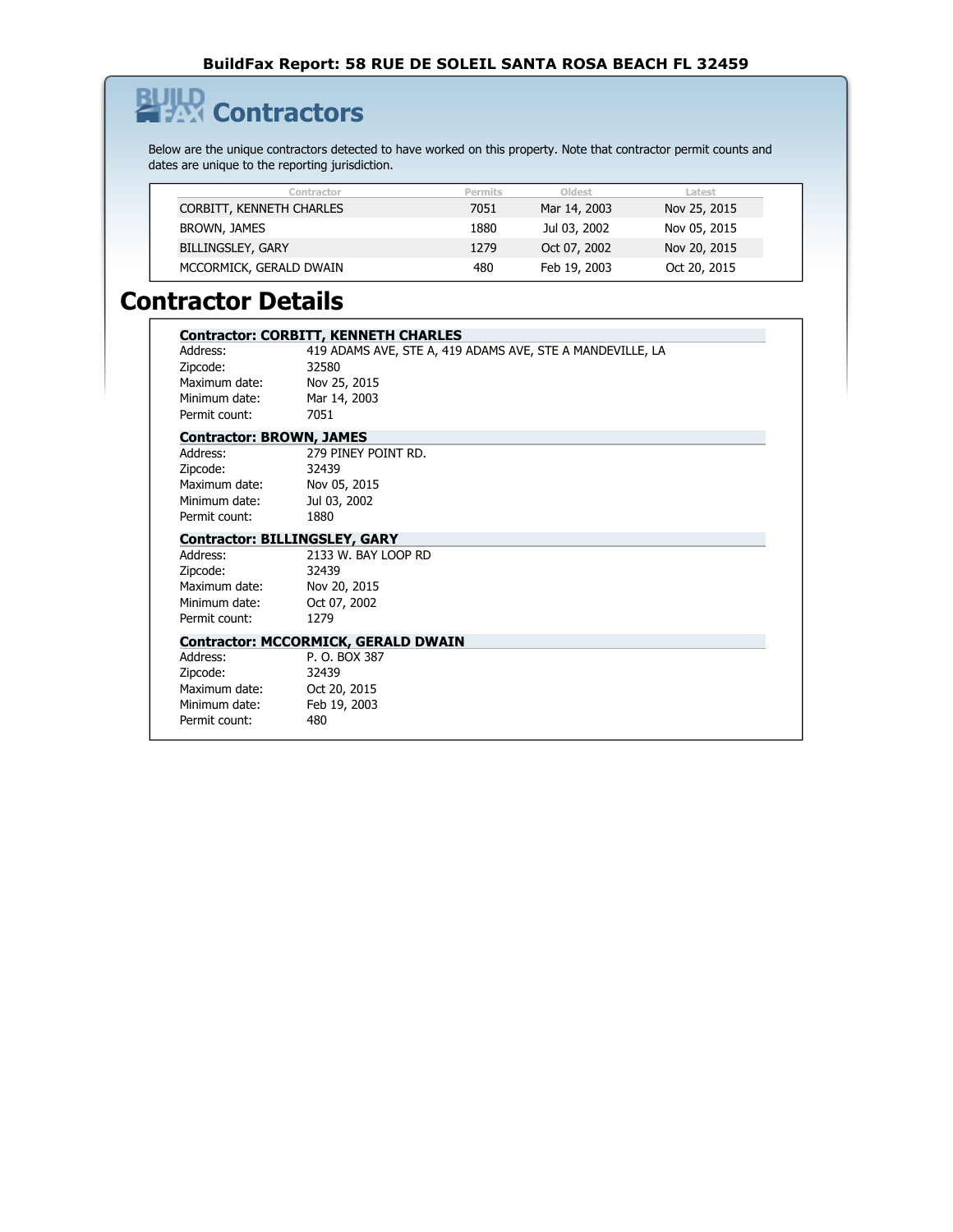### **Permits** Below are the details on all permits found on this property. **2004 Permit #: 04-00000422** Permit Type: MECHANICAL PERMIT Permit status: CERTIFICATE OF OCCUPANCY Job Cost: \$ 5,000.00 Issued date: Aug 13, 2004 Status date: Nov 17, 2004 **Contractors** BROWN, JAMES **Inspections Date Type Result Description** Sep 03, 2004 MECHANICAL ROUGH-IN APPROVED Sep 03, 2004 MECHANICAL ROUGH-IN **Permit #: 04-00000422** Permit Type: ELECTRICAL PERMIT Permit status: CERTIFICATE OF OCCUPANCY Total sq ft: 2426 Job Cost: \$ 256,000.00 Issued date: Aug 09, 2004 Status date: Nov 17, 2004 **Contractors** BILLINGSLEY, GARY **Inspections Date Type Result Description** Nov 09, 2004 POWER APPROVED Nov 09, 2004 POWER **Permit #: 04-00000422** Permit Type: GAS PERMIT Permit status: CERTIFICATE OF OCCUPANCY Total sq ft: 2426 Job Cost: \$ 256,000.00 Issued date: Aug 09, 2004 Status date: Nov 17, 2004 **Contractors** CORBITT, KENNETH CHARLES **Inspections Date Type Result Description** Nov 09, 2004 GAS FINAL APPROVED Nov 09, 2004 GAS FINAL **Permit #: 04-00000422** Permit Type: PLUMBING PERMIT Permit status: CERTIFICATE OF OCCUPANCY<br>Total sq ft: 2426 Total sq ft: Job Cost: \$ 256,000.00 Issued date: Mar 29, 2004 Status date: Nov 17, 2004 **Contractors** MCCORMICK, GERALD DWAIN **Inspections Date Type Result Description** Apr 01, 2004 PLUMBING ROUGH IN **Permit #: 04-00000422** Permit Type: ELEC - TEMPORARY POLE Issued date: Feb 27, 2004

Permit status: CERTIFICATE OF OCCUPANCY

Total sq ft: 2426 Job Cost: \$ 256,000.00 Status date: Nov 17, 2004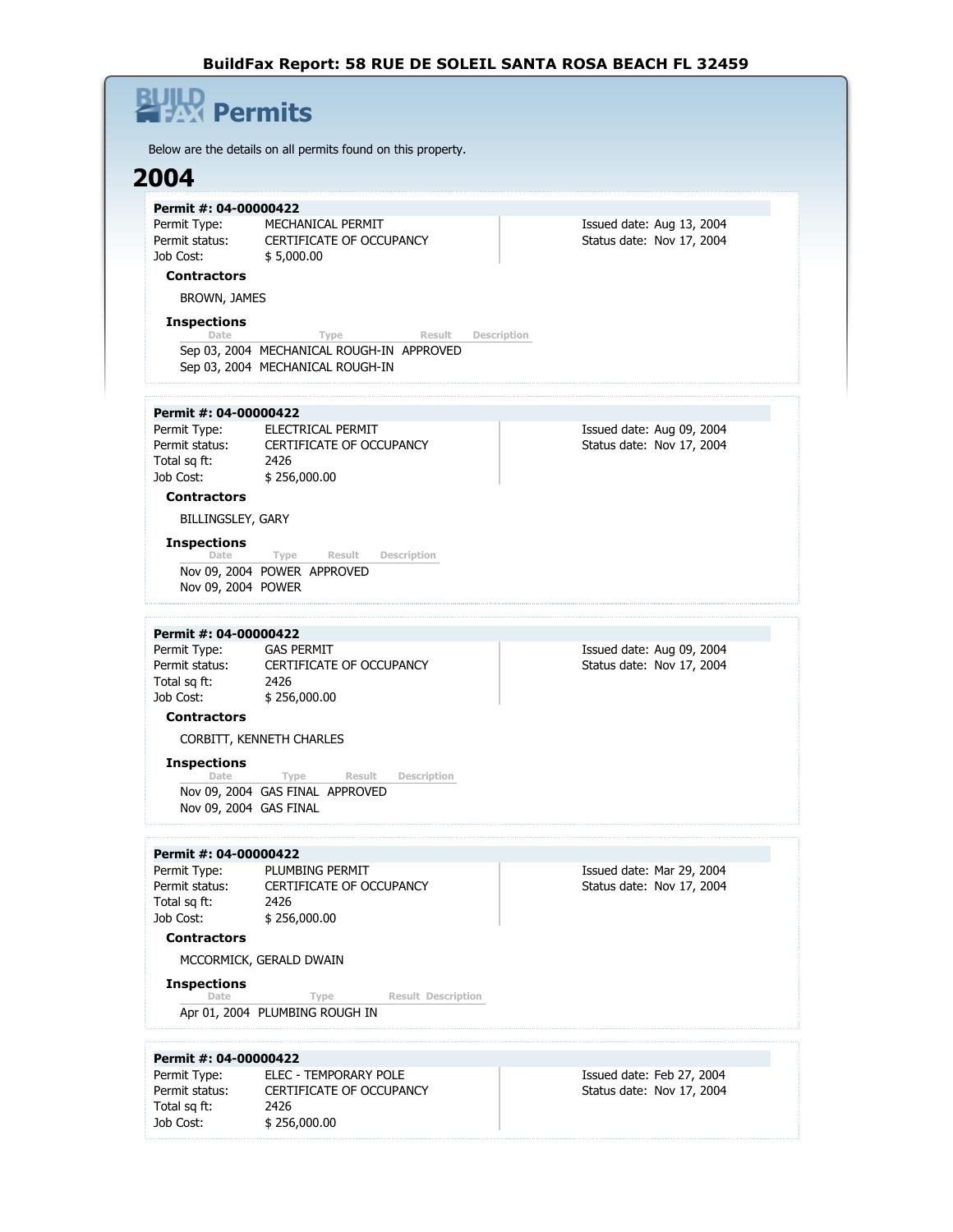### **Contractors**

BILLINGSLEY, GARY

**Inspections Date Type Result Description**

Mar 01, 2004 TEMPORARY POLE

| Permit #: 04-00000422                                         |                                                                                                            |                                        |                    |                                                        |
|---------------------------------------------------------------|------------------------------------------------------------------------------------------------------------|----------------------------------------|--------------------|--------------------------------------------------------|
| Permit Type:<br>Total sq ft:<br>Job Cost:                     | <b>BUILDING PERMIT</b><br>Permit status: CERTIFICATE OF OCCUPANCY<br>2426<br>\$256,000.00                  |                                        |                    | Issued date: Feb 24, 2004<br>Status date: Nov 17, 2004 |
| <b>Inspections</b><br>Date                                    | Type                                                                                                       | <b>Result</b>                          | <b>Description</b> |                                                        |
|                                                               | Mar 01, 2004 TEMPORARY POLE<br>Mar 01, 2004 TEMPORARY POLE                                                 | APPROVED                               |                    |                                                        |
| Mar 15, 2004 FOOTING<br>Mar 15, 2004 FOOTING                  |                                                                                                            | APPROVED                               |                    |                                                        |
|                                                               | Apr 01, 2004 PLUMBING ROUGH IN APPROVED<br>Apr 01, 2004 PLUMBING ROUGH IN                                  |                                        |                    |                                                        |
| Apr 06, 2004 SLAB<br>Apr 06, 2004 SLAB                        |                                                                                                            | <b>APPROVED</b>                        |                    |                                                        |
|                                                               | Jun 15, 2004 126, STRAPPING<br>Jun 15, 2004 SHEATHING/NAIL OFF APPROVED<br>Jun 15, 2004 SHEATHING/NAIL OFF | DISAPPROVED STRAPPING                  |                    |                                                        |
| Jun 17, 2004 STRAPPING<br>Jun 17, 2004 STRAPPING              |                                                                                                            | <b>APPROVED</b>                        |                    |                                                        |
| Sep 03, 2004 FRAMING<br>Sep 03, 2004 FRAMING                  | Sep 01, 2004 112, FRAMING                                                                                  | DISAPPROVED FRAMING<br><b>APPROVED</b> |                    |                                                        |
| Nov 16, 2004 199, C/O<br>Nov 17, 2004 C/O<br>Nov 17, 2004 C/O |                                                                                                            | DISAPPROVED C/O<br>APPROVED            |                    |                                                        |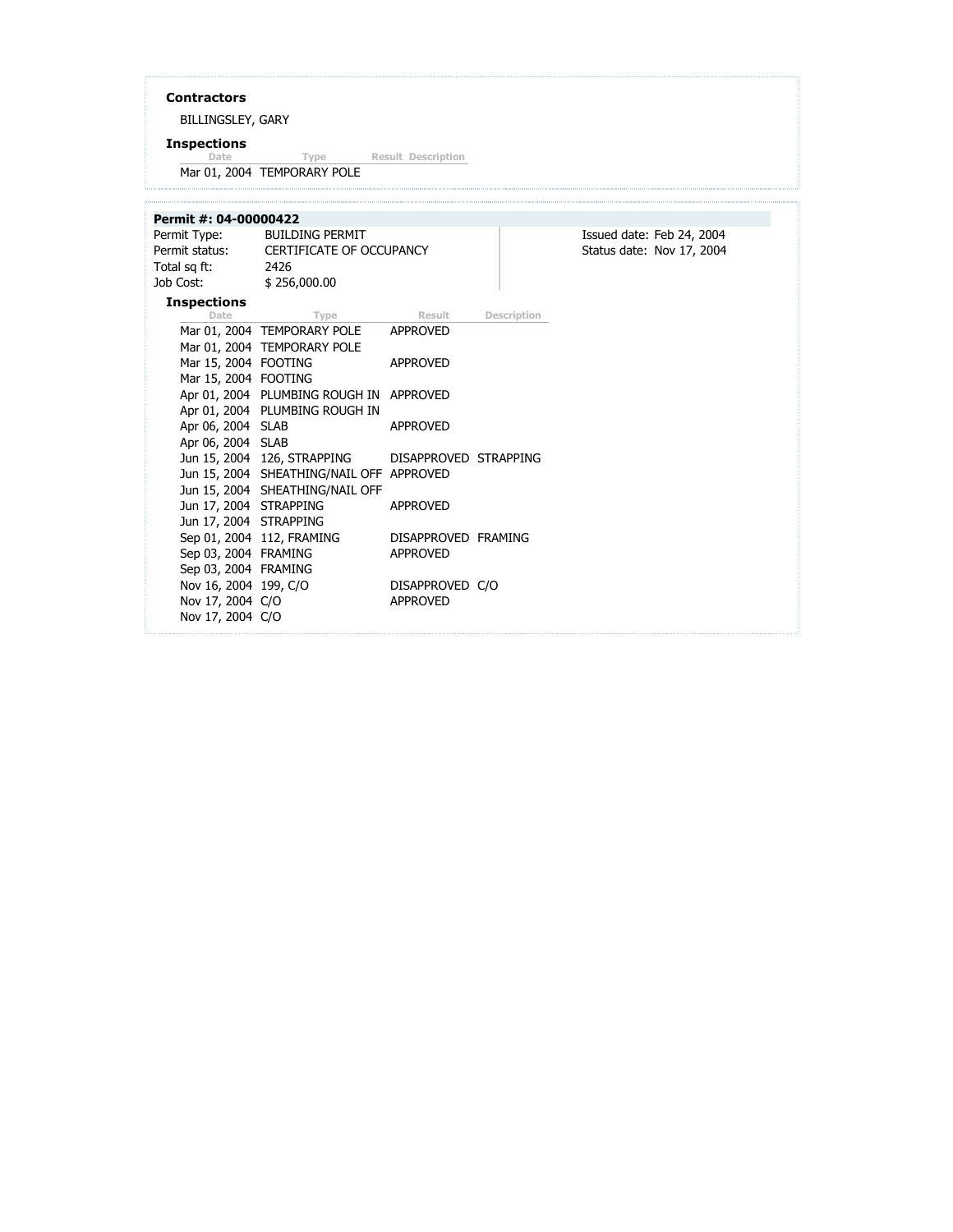## **Report Help**

### **Ten steps to understanding your BuildFax Structure PROFILE™**

- 1. **Verify the Address:** Verify that the address printed above is correct, and if a map appears above the address, whether the map depicts the location of the address. This Structure PROFILE report is specifically for the address listed above.
- 2. **Understand Coverage:** BuildFax collects data from building departments through the United States and searches for your address, city, state, and zip within the data BuildFax collects. BuildFax considers the above address to be in coverage because either BuildFax has data from the specific municipality that the address is in, or BuildFax has data for the city, state, and zip code that the address is in and there is no separate city building department (meaning that the above address is permitted by either a county or a neighboring city). BuildFax provides a Structure PROFILE report for every address within coverage, regardless of whether BuildFax has individual building permits on the address, because knowing the age of major systems, lack of value increases, and absence of risk factors over time is critically valuable information on the address.
- 3. **Note the Date Ranges:** The "summary" tab lists two date ranges one for the building department ("jurisdiction") and one for the above address. The jurisdiction range covers the dates for which the full BuildFax database has data. This means that any permitted work within that date range on the above address will be listed in this Structure PROFILE. The address range covers the dates for which this Structure PROFILE has permits on the above address.
- 4. **Know the Jurisdiction(s):** The jurisdiction (also known as the building department, community development department, and/or permitting authority) listed on the "summary" tab is the source for the data within the Structure PROFILE. In the case where multiple jurisdictions have permits on the above address, you will see multiple jurisdictions as choices on tabs directly below the address above. BuildFax provides contact information for jurisdictions (including web sites where available) so that you can contact jurisdictions directly for further information.
- 5. **Examine Major Systems:** BuildFax organizes its knowledge of the jurisdiction's data and the specific address's data into several different views, one of which is an analysis of "major systems". BuildFax has identified a number of "major systems" for which (1) permits are overwhelmingly required, (2) jurisdictions store consistent information about the permits, and (3) if work is not permitted through the jurisdiction, it is a cause for concern. BuildFax is not perfect at its "major systems" analysis, but in recently-conducted controlled tests, the BuildFax analysis was correct more than 95% of the time. Because of the possibility of miscategorization or error, BuildFax encourages customers to contact the dedicated professionals at the relevant jurisdiction if something seems incorrect.
- 6. **Break Down Value Changes:** Another view that BuildFax provides into permit data is an analysis by permit valuation. Permit valuation is usually not the amount of money spent by the owner of the structure for the improvement or repair; rather, permit valuation is usually an estimate of construction cost, and, because it is usually used to estimate permit fees, the permit valuation is often lower than a market value estimate of the construction cost. In addition, many permits will have a \$0.00 valuation because the jurisdiction used some method other than valuation to determine fees, and so the jurisdiction did not log the actual valuation estimate for the permit in question. (This is very common with electrical, plumbing, and mechanical permits).
- 7. **Evaluate Risk and Mitigation:** BuildFax also provides an analysis of particular risk and risk-mitigating keywords within permit data to flag permits that may be of interest to BuildFax customers. BuildFax analysts have combed through more than 80 million permits with a state-of-the-art text mining engine to come up with the particular risk keyword categories provided on the "risk" tab. Like the "major systems" analysis, the "risk" analysis is imperfect, although usually accurate.
- 8. **Take Note of the Contractors:** The "contractors" tab lists all of the contractors who have done work on the above address in the jurisdiction's database, along with details about the contractor's activity in the local jurisdiction. For example, you can see how many permits the contractor has pulled in the jurisdiction over a particular date range.
- 9. **Review the Permit Details:** The "permits" tab lists all of the permits that make up the rest of the Structure PROFILE report. After reviewing major systems, value changes, risk, and contractors, the "permits" tab shows you the full details of all permits over time for the above address.
- 10. **Follow Up:** The jurisdiction listed on the "summary" tab and the contractors listed on the "contractors" tab are great resources in understanding the permits that have been issued on the above address. If you have questions about particular key words in permit details, or about permitted work in general, BuildFax strongly recommends that you contact the jurisdiction and/or the relevant licensed contractors to find out more.